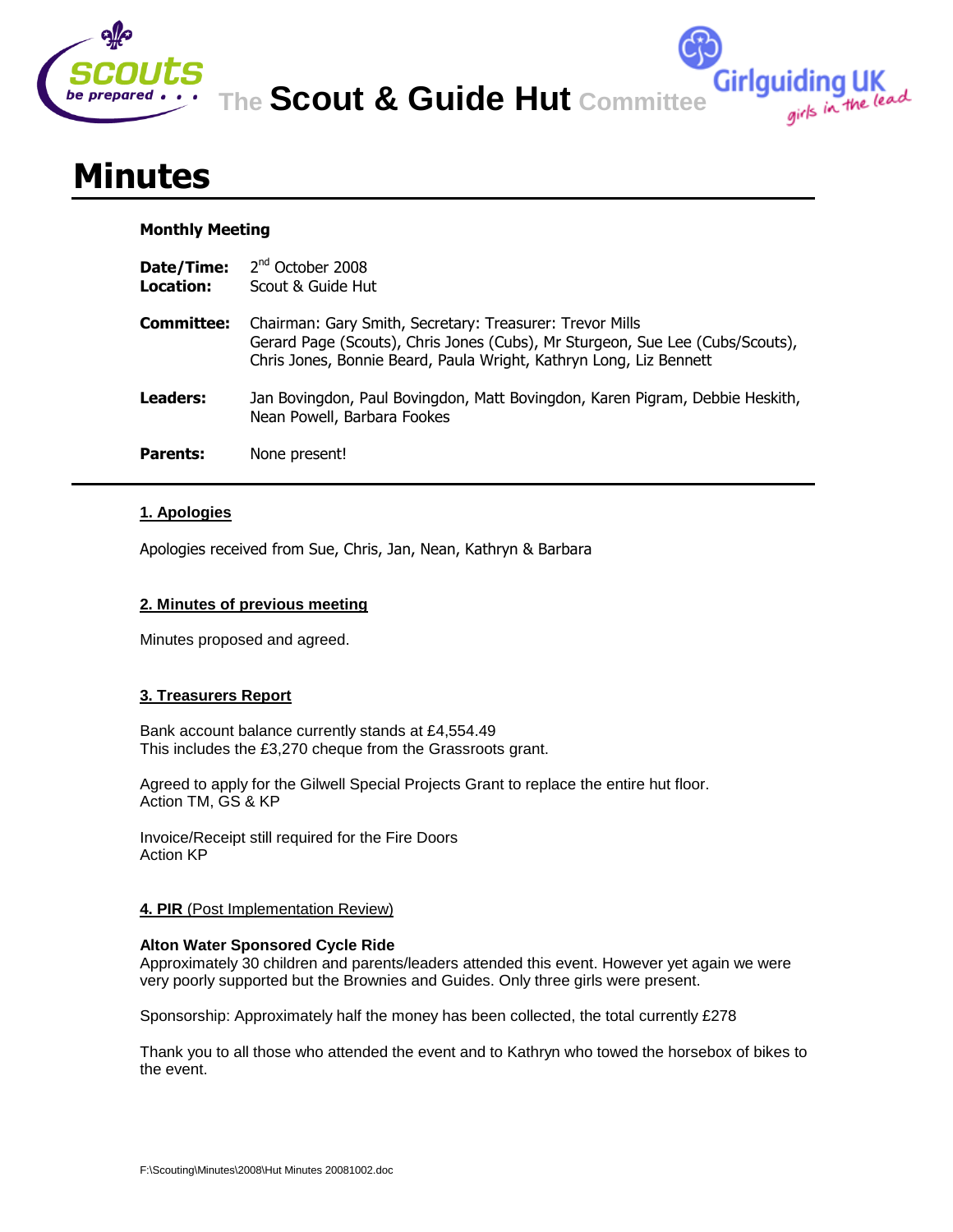

## **5. Hut Maintenance**

#### **Kitchen Refurbishment**

We have sufficient money to completely refit the kitchen units, replace the white appliances, and install an extractor fan. We will also order two additional worktops for the Computer Suite. TM & TM have offered to order the kitchen from B&Q and install the kitchen over the Christmas break. Action TM

# **Fire Safety**

Need to obtain another "Push to open" sticker. Fire Extinguishers need to be checked again. Fire Action Plan needs to be documented Action GP, MS & GS

#### **Boundary Fence**

Lynda McW. has used all of her grant money so will have to fund this ourselves or wait until next time. Agreed to obtain a quote for the fencing for future reference. Action DH

#### **Memorial Camp Fire**

No response has been received from Silvertons. Decided to price up base etc ourselves. Action TM

#### **Tractor Shed**

Tractor shed is a little on the small side. Alternative storage is being sought. Action TBA

#### **6. Fundraising**

**Halloween Disco** – Friday 31<sup>st</sup> October Action Plan Tickets – KP Sweets, Drinks & Crisps – LB, JP Glowsticks, Disco Lights – GS Music & Speakers – LB Room Décor - Thursday  $30^{th}$  @ 17:30 - ALL

# **Grand Raffle**

Action Plan Lotteries Licence – KP Raffle Tickets & Posters – KP Halfords have also offered a brand new bike and a Sat Nav system as first and second prizes. Donation letters for additional prizes – JP & LB